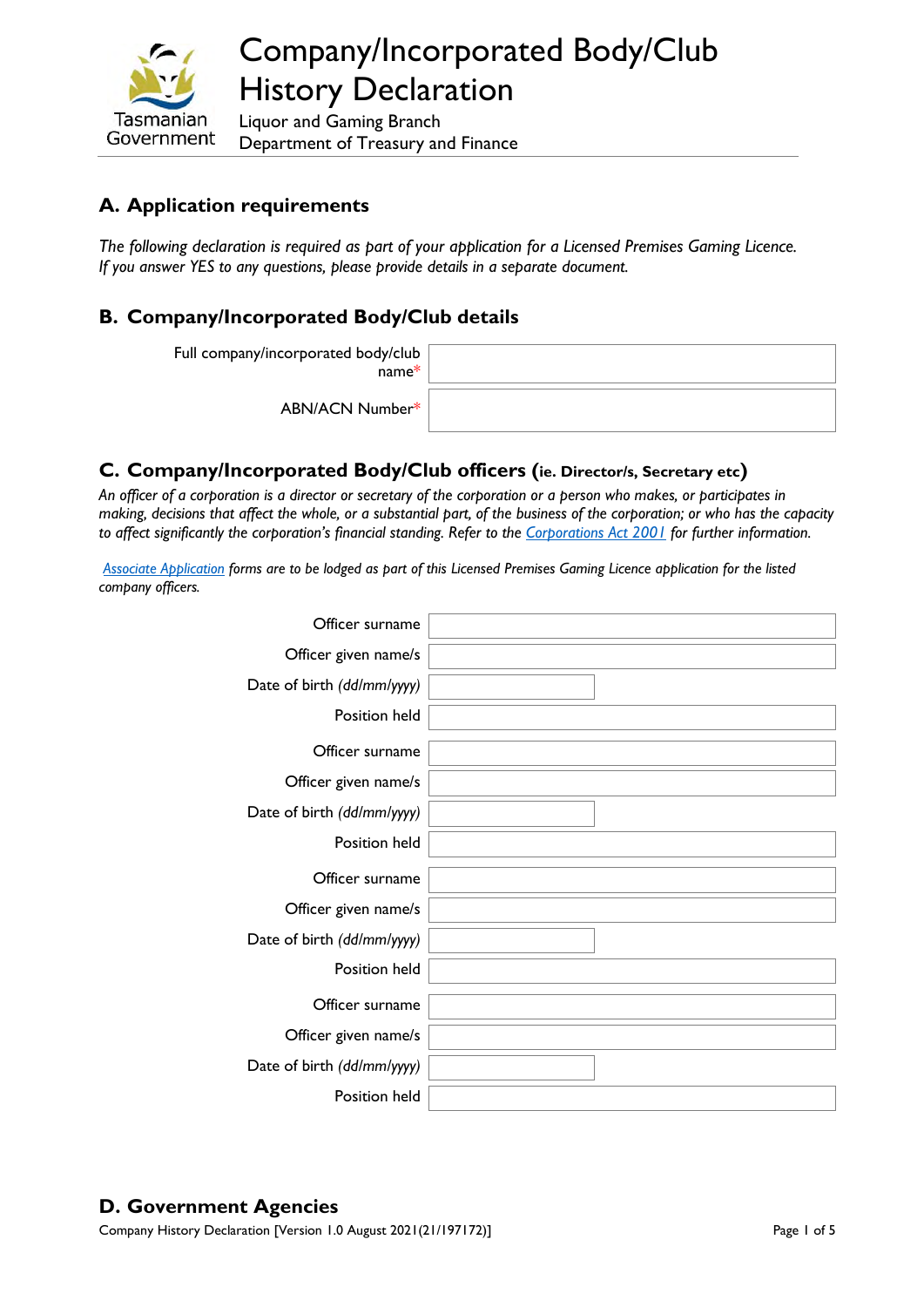*If you answer YES to any of these questions, please provide details in a separate document.*

| if you answer TES to any of these questions, pieuse provide actums in a separate accurrient.                                                                                                                                            |     |    |
|-----------------------------------------------------------------------------------------------------------------------------------------------------------------------------------------------------------------------------------------|-----|----|
| Has a director ever been disqualified from acting as such under any provision<br>of current of previous Australian Corporations and Securities Legislation<br>(or overseas equivalent)?                                                 | Yes | No |
| Has the organisation ever been under investigation by the Australian<br>Securities and Investments Commission or any other Government<br>authority to your knowledge?                                                                   | Yes | No |
| Has the organisation ever been associated with an organisation that is<br>currently, or has been under investigation by the Australian Securities and<br>Investments Commission or any other Government authority to your<br>knowledge? | Yes | No |
| Has the organisation ever been granted a licence by Government to supply<br>liquor, operate hotel or conduct bookmaking activities, or licensed as a<br>real estate agent, private enquiry agent or security officer?                   | Yes | No |
| Has the organisation ever been refused a licence by Government to supply<br>liquor, operate hotel or conduct bookmaking activities, or had any such<br>licence revoked?                                                                 | Yes | No |
| <b>E. Financial History</b>                                                                                                                                                                                                             |     |    |
| If you answer YES to any of these questions, please provide details in a separate document.                                                                                                                                             |     |    |
| Has there been any substantial change to the financial situation of the<br>organisation since the last financial accounts?                                                                                                              | Yes | No |
| Has the organisation ever been subject to an adverse credit rating?                                                                                                                                                                     | Yes | No |
| Has the organisation acted as guarantor for any person or entity which is<br>currently in default of that financial agreement?                                                                                                          | Yes | No |
| Has the organisation ever been placed in external administration (that is<br>liquidation, receivership, administration or scheme of arrangement)?                                                                                       | Yes | No |
| Does the organisation have any financial interest, whether directly or<br>indirectly, with an individual or in any business, whether registered or not,<br>in Australia or elsewhere?                                                   | Yes | No |
| Has the organisation ever been insolvent?                                                                                                                                                                                               | Yes | No |
| Does the organisation have any current loans or has it obtained funds from<br>any persons, companies or institutions?                                                                                                                   | Yes | No |
| F. Gaming History                                                                                                                                                                                                                       |     |    |
| If you answer YES to any of these questions, please provide details in a separate document.                                                                                                                                             |     |    |
| Does the organisation hold a licence in the casino/gaming industry, either<br>in Australia or overseas? (If YES, please include Licence Type and Number,<br>Jurisdiction and name of the Control Authority in a separate document)      | Yes | No |

Has the organisation applied for a licence in the casino/gaming industry Has the organisation applied for a licence in the casino/gaming industry<br>either in Australia or overseas? (*If YES, please include Licence Type and* No *and Number, Jurisdiction and name of the Control Authority in a separate document*)

Has the organisation ever been granted a licence to conduct bookmaking  $\Box$  Yes  $\Box$  No

Company History Declaration [Version 1.0 August 2021(21/197172)] Company History Declaration Page 2 of 5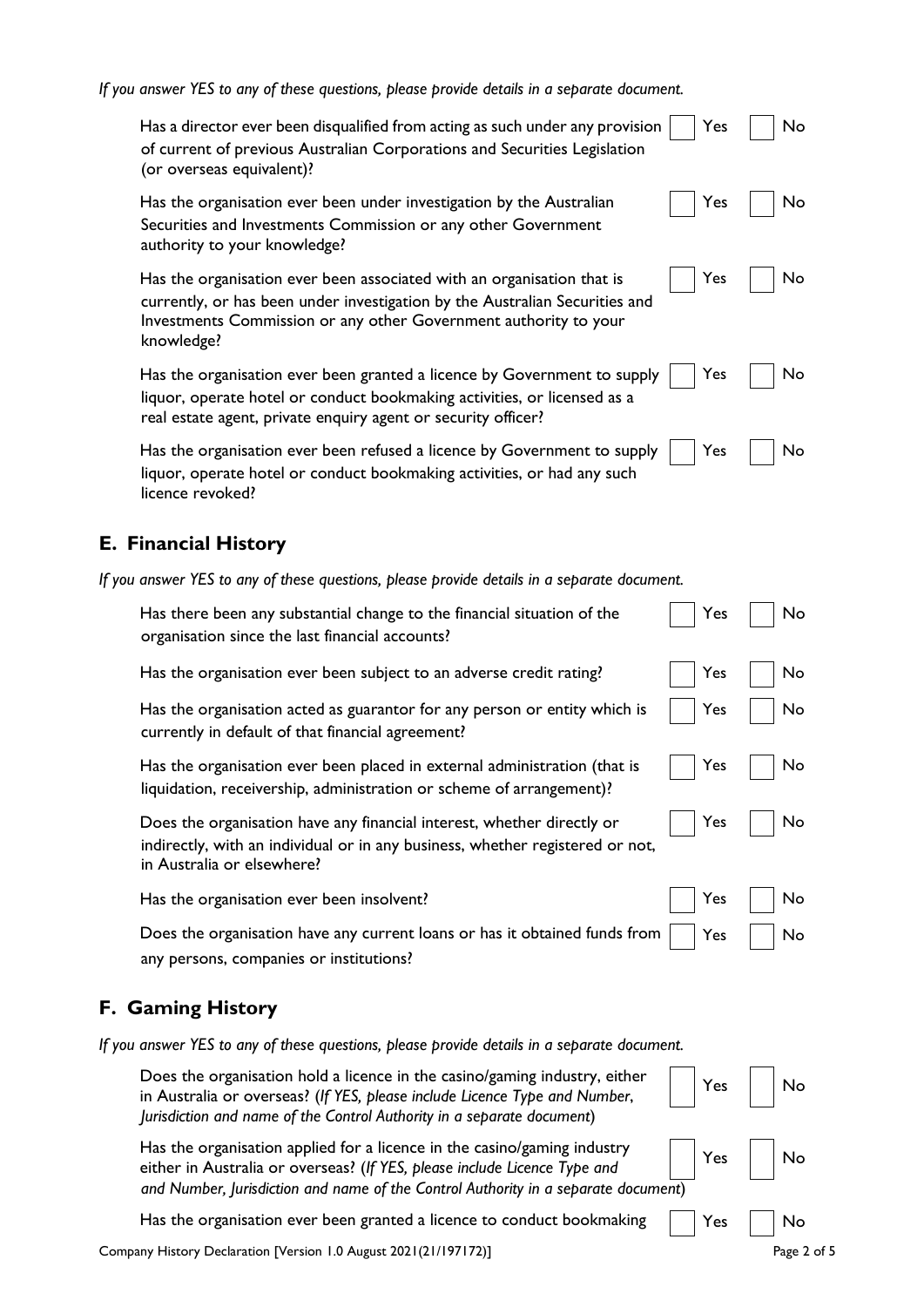activities? (*If YES, please include Licence Type and Number, Jurisdiction and name of the Control Authority in a separate document)*

| Has the organisation ever been refused a licence to conduct bookmaking $\parallel$ Yes $\parallel$ No |  |
|-------------------------------------------------------------------------------------------------------|--|
| activities or had any such licence revoked?                                                           |  |
| Has the organisation ever been refused a licence to conduct casino/gaming $\vert$   Yes     No        |  |
| activities or had any such licence revoked?                                                           |  |

#### **G. Business Affiliations**

| If you answer YES to any of these questions, please provide details in a separate document.                |     |           |
|------------------------------------------------------------------------------------------------------------|-----|-----------|
| Does the organisation have any other company, or person, acting on its<br>behalf in Australia or overseas? | Yes | <b>Nc</b> |
| Does the organisation have any other agency or branch in Australia or<br>overseas?                         | Yes | <b>Nc</b> |
| Has the organisation ever changed its name?                                                                | Yes | <b>Nc</b> |
| Does the organisation have, or does it use, or has it previously used, any<br>other business name?         | Yes | <b>Nc</b> |

Has the organisation or any director or office bearer of the company been  $\parallel$  Yes  $\parallel$  No

associated with the ownership, administration or management of:

- a casino;
- keno or lottery operations;
- interactive gaming;
- race wagering or sports betting operations;
- a club, hotel or tavern;
- any other gaming or wagering activity (please specify); or
- a manufacturer or supplier of gaming equipment?

Does the organisation have any interest, financial or otherwise, in any  $\left|\begin{array}{c|c} \end{array}\right|$  Yes  $\left|\begin{array}{c} \end{array}\right|$  No other company or with any person or business, or has the organisation ever provided financial assistance or other support to any other company, person, business, association or other body involved with the ownership, administration or management of:

- a casino;
- keno or lottery operations;
- interactive gaming;
- race wagering or sports betting operations;
- a club, hotel or tavern;
- any other gaming or wagering activity (please specify); or
- a manufacturer or supplier of gaming equipment?

#### **H. Litigation History**

*If you answer YES to any of these questions, please provide details in a separate document.* 

| Has the company/incorporated body/club ever been convicted of an offence? $\vert \ \vert$ Yes $\vert \ \vert$ No                                                           |  |             |
|----------------------------------------------------------------------------------------------------------------------------------------------------------------------------|--|-------------|
| Are you aware of any current charges or summons against the organisation, $\vert$ $\vert$ Yes $\vert$ $\vert$ No<br>which are before a Court for any offence or violation? |  |             |
| Has a director ever been disqualified from acting as such under any                                                                                                        |  | Yes     No  |
| Company History Declaration [Version 1.0 August 2021(21/197172)]                                                                                                           |  | Page 3 of 5 |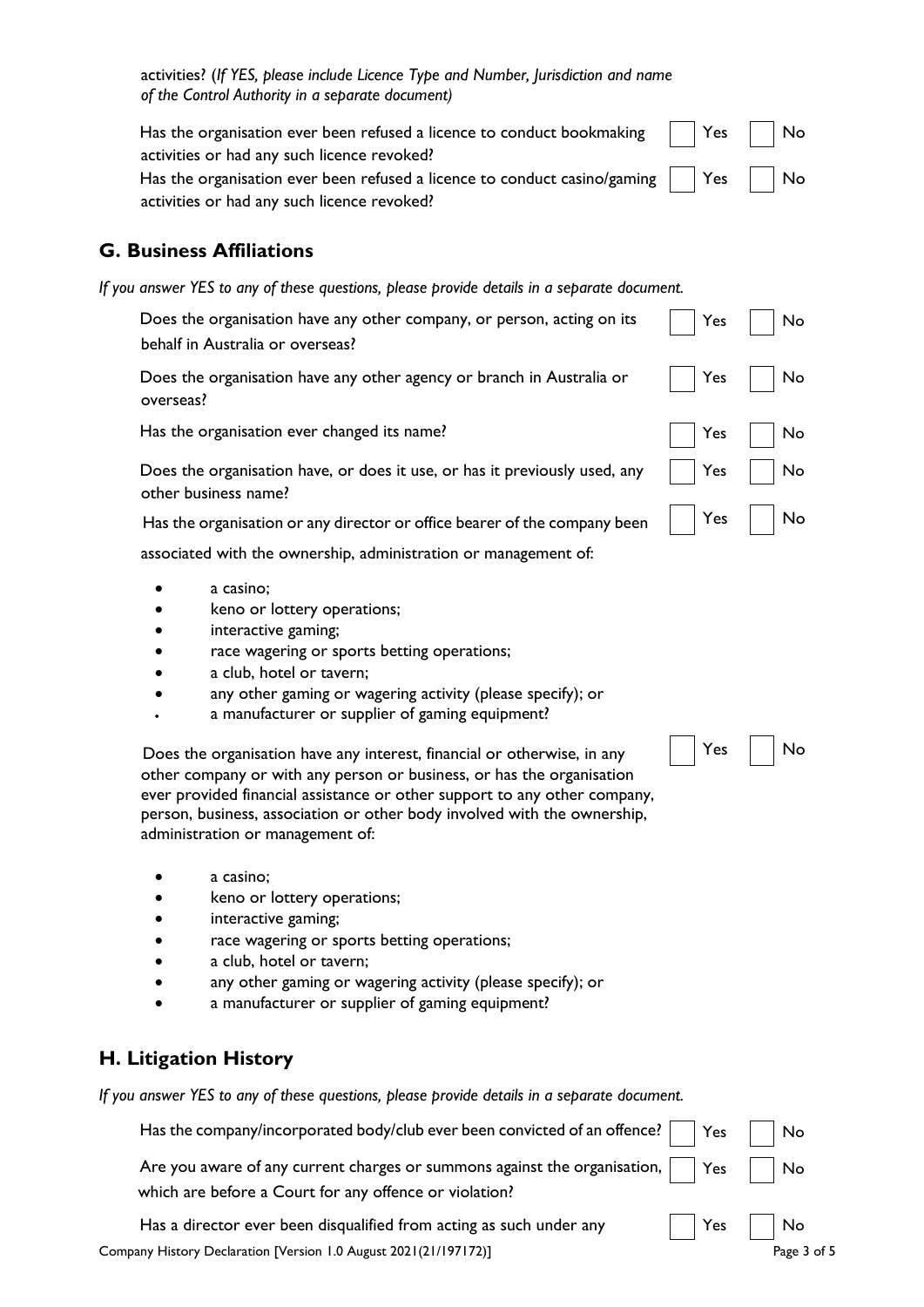| provision of current or previous Australian Corporations and Securities<br>Legislation (or overseas equivalent)?                                                                                                                  |      |    |
|-----------------------------------------------------------------------------------------------------------------------------------------------------------------------------------------------------------------------------------|------|----|
| Has the organisation ever been under investigation by the Australian<br>Securities and Investments Commission or any other Government authority<br>to your knowledge?                                                             | Yes  | No |
| Has the organisation ever been associated with a company that is currently,  <br>or has been, under investigation by the Australian Securities and Investments<br>Commission or any other Government authority to your knowledge? | Yes  | No |
| Is the organisation the subject of any civil litigation?                                                                                                                                                                          | Yes. | No |

# Statutory Declaration

| I (full name)               |  |
|-----------------------------|--|
| of (residential<br>address) |  |
| Occupation                  |  |

Do solemnly and sincerely declare:

- 1. I have personally completed all the information required in this form; and
- 2. I certify that the particulars contained in the completed application form are true and correct in every detail and fully disclose the information required to complete this application.

I make this solemn declaration under the *Oaths Act 2001*.

| Declared at<br>(place)                                           |  |
|------------------------------------------------------------------|--|
| on (date)                                                        |  |
| Signature                                                        |  |
| Before me<br>(Commissioner<br>for<br>Declarations <sup>1</sup> ) |  |

<sup>1</sup> Refer to the Department of Justice website (www.justice.tas.gov.au/forms/statutory\_declarations) for the list of Commissioners for Declarations [\(persons who can witness statutory declarations\).](http://www.justice.tas.gov.au/forms/statutory_declarations)

Company History Declaration [Version 1.0 August 2021(21/197172)] Page 4 of 5